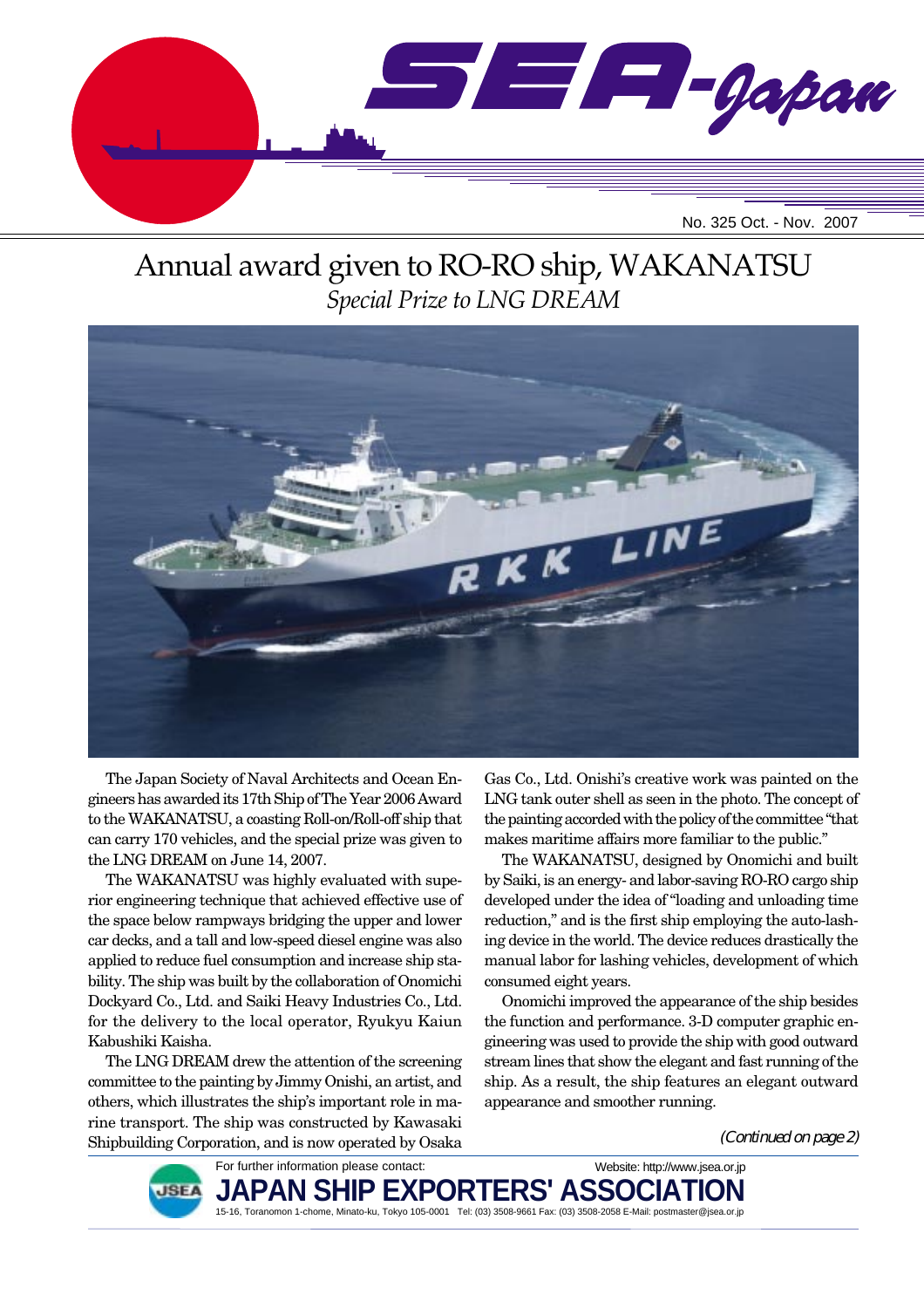# MHI completes 8,100TEU container carrier, MOL CREATION



Mitsubishi Heavy Industries, Ltd. (MHI) has completed construction of the MOL CREATION (HN: 2225), a large container carrier capable of carrying 8,110TEUs, for delivery to Mitsui O.S.K. Lines, Ltd. (MOL) at its Nagasaki Shipyard & Machinery Works.

The MOL CREATION is the first of six vessels ordered by MOL. The vessel can load 3,494 TEUs in container holds and 4,616 TEUs (in maximum seven tiers) on the upper deck, and can cruise at a high speed of 25.25 knots with the most advanced fuel-

#### (Continued from page 1)

#### **Principal particulars of WAKANATSU**

Owner: Ryukyu Kaiun Kabushiki Kaisha Designer/Builder: Onomichi Dockyard Co., Ltd. and Saiki Heavy Industries Co., Ltd. Hull No.: 618 (SH-1156) Ship type: Coasting RO-RO cargo ship  $L$  (o.a.) x  $L$  (b.p.) x  $B$  x  $D$  x d: 168.71 x 155.00 x 26.00 x 6.00 GT: 6,890t Main engine: MAN-B&W 8S50MC-C (Mk-8) diesel x 1 unit MCR: 13,280 KW x 127 min-1 Speed, service: 21.5kt Classification: NK Completion: Sept. 12, 2006 **Principal particulars of LNG DREAM** Owner: Lloyds TSB Equipment Leasefficient 11 cylinder main engine in its class.

For improvements in ship's safety and reliability, this is the world's first ship adopting YP460MPa (47kgf/ min2 ) higher tensile strength steel of E Grade, jointly developed by Nippon Steel Corporation and MHI. The use of the new steel improves reliability against brittle fracture while reducing thickness.

In addition, the Mitsubishi-Sulzer RT-Flex96C, electronically controlled engine, is adopted and capable of electronically maintaining optimal fuel

ing Limited Builder: Kawasaki Shipbuilding Corporation Hull No.: 1545 Ship type: LNG carrier  $L$  (o.a.) x  $L$  (b.p.) x  $B$  x  $D$  x d: 289.50m x 277.00m x 49.00m x 27.00m x 11.404m DWT/GT: 71,845t/118,876t

injection at any engine speed. This reduces fuel consumption during lowspeed maneuvers and controls the emission of  $NO<sub>x</sub>$  and soot (PM) with extremely high effectiveness to meet with strict environmental requirements effective in Europe and North America.

All fuel oil tanks are protected by double hull structures to reduce the risk of oil spills against damages to the outer shell.

| Principal particulars |                              |
|-----------------------|------------------------------|
| $\rm L$ (o.a.):       | 316.0m                       |
| $L$ (b.p.):           | 302.0m                       |
| Breath:               | 45.6m                        |
| Depth:                | 25.0 <sub>m</sub>            |
| Draught, mld.:        | 14.5m                        |
| Deadweight tonnage:   | 90,678t                      |
| Gross tonnage:        | 86,692t                      |
| Main engine:          | Mitsubishi Sulzer            |
|                       | 11RT-Flex 96C diesel x 1unit |
| MCR:                  | 62,920kW x 102rpm            |
| Speed, service:       | 25.25kt                      |
| Complement:           | 30                           |
| Classification:       | NK                           |
| Completion:           | June 29, 2007                |
|                       |                              |

Tank capacity:  $145,\!254\mathrm{m}^3$  (at -163°C, 98.5%) Main engine: Kawasaki UA-400 steam turbine x 1 unit MCR: 26,900kW Speed, service: 19.5kt Classification: NK Completion: Sept. 13, 2006

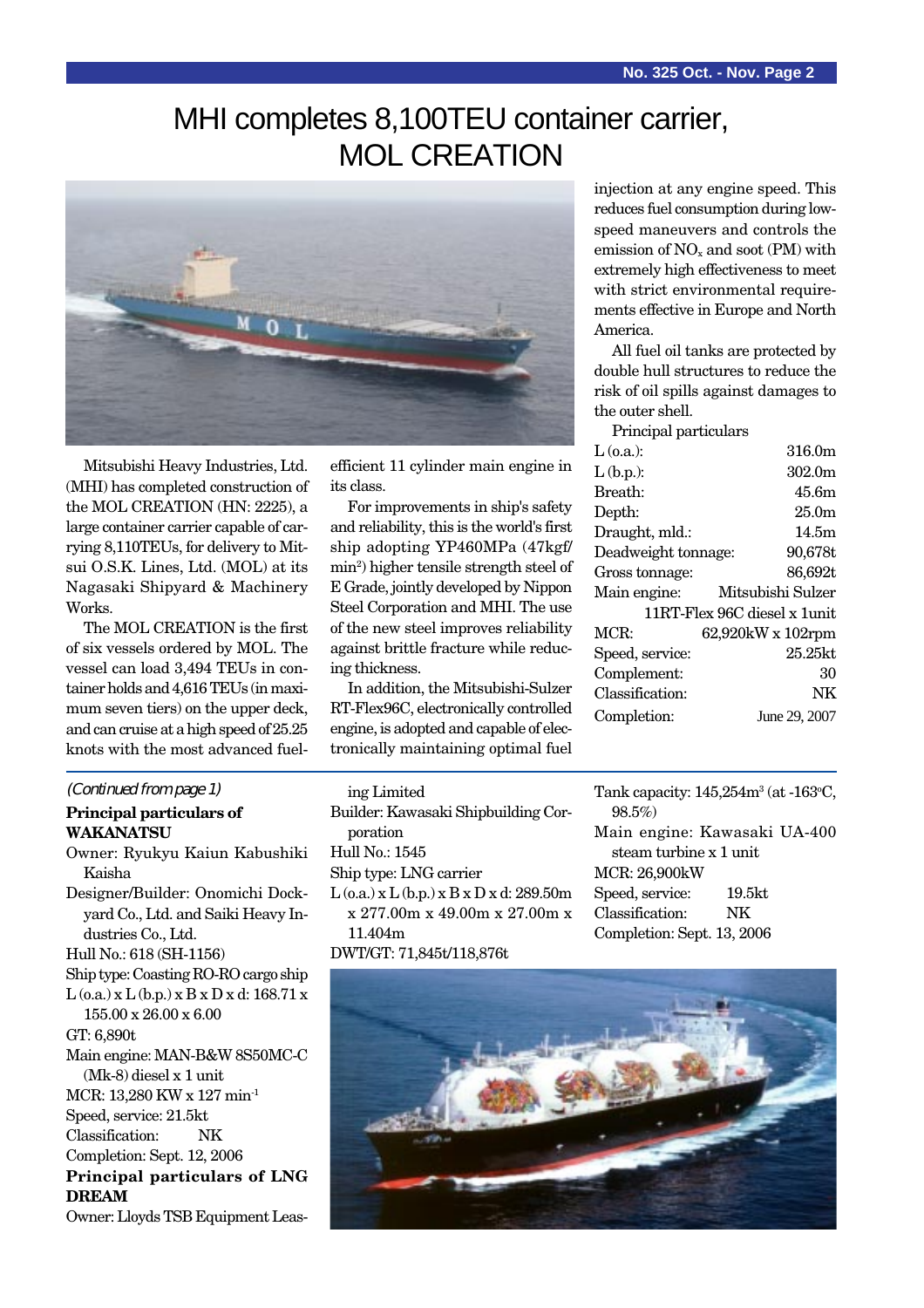# Imabari completes combination ferry, ORANGE KYUSHU

Imabari Shipbuilding Co., Ltd. has completed ORANGE KYUSHU (HN: 448), a 2,950GT combination ferry for passengers and vehicles, at its group company, Nishi Shipbuilding Co., Ltd., for a Japanese domestic owner.

The ORANGE KYUSHU is the first of two sister ships, which are replacement for predecessors due to increasing service and transportation requirements as a combination ship that can carry passengers, passenger cars, heavy trucks, and trailers. The ship is now plying between Yahatahama in Ehime Pref., Shikoku Island and Usuki in Oita Pref., Kyushu Island.

The ship employs a new design to satisfy both performance requirements as a passenger ship and Ro/Ro cargo ferry including safety and environmentally-friendly concepts developed by Imabari.

The two main engine propulsion system with two propellers and two rudders design concept was applied to the ship after closed investigation by the tank tests, etc. to cope with the severe requirements of the specifications such as shallow draft issues including ship maneuverability and safe operation.

The ship has two car-loading decks, the lower is the No. 1 Deck for heavy vehicles, and the upper is the No. 2 Deck for passenger cars. The No.1 Deck has three loading facilities, a bow ramp door (SWL 40t) with bow visor, the rule-required bow door, and stern ramp doors (SWL 40t), drive-through access, and one side-port door on the No.2 Deck located in semi-aft starboard, which are suitably installed for car loading/unloading at the port. Passenger cars can drive from No.1 Deck to No.2 Deck through a hinge-up type internal rampway fixed at No.2 Deck located amidships the port side. Loading capability:

No.1 Deck for trucks\*\*:37 trucks (8.50m L x 2.50m W x 20 T)

- No.2 Deck for passenger cars:37 cars (4.70m L x 1.70m W x 2.0 T)
- **\*\* Design base for deck strength is ap-**



**plied to trailer truck (15.00m L x 2.50m W x 40.0 T)**

The car decks are designed as completely non-pillar construction for efficient loading and unloading of the cars except areas around the internal rampway. The non-pillar concept facilitates not only trailer roll-on/roll-off work but also general passenger car handling in the car decks.

Ship's maneuverability at both ports has become easier with one bow thruster, two controllable pitch propellers, and two stern rudders. The bow thruster blades can be controlled by the fixed controller in the wheel house or the fixed type joystick panels at both wings.

The ship has one pair of retractable fin stabilizers installed amidship, which ensures stable and safe navigation.

The accommodation space for passengers are suitably arranged on the second and third decks for 485 passengers and the fourth deck for 15 crew members, and the maximum accommodation capacity is 500 people.

The accommodations are arranged for all passengers shown in the Table below.

The No.4 Deck provides accommodation for all crew who have private cabins with a common lavatory except one woman's cabin with private lavatory.

The ship provides cozy accommodation despite only two hours cruising, and passengers will be freed from the stress of driving and can relax in comfort, viewing the ocean panorama from the aft view lounge on the third deck.

Principal particulars

 $L$  (o.a.) x  $L$  (b.p.) x  $B$  x  $D$  (No.2) x  $D$ (No.1) x d (ext): 119.91m x 110.00m x 16.40m x 11.00m x 6.00m x 4.731m GT: 2,924t (JG)

DWT: 957mt

Main engine: (P) DAIHATSU DIE-SEL 6DKM-360 x 1 unit (S) DAIHATSU DIESEL 6DKM-360L x 1 unit

MCR: 3,309 kW x 600/210rpm

NCR: 2,815 kW x 567/199rpm

Speed, service: 19.85 knots (without fin stabilizer)

Classification: JG (Restricted Greater Coasting Service, Non-International, Category II)

| Special class | 2 people   | Western type suite                                                      | 1 cabin                           |
|---------------|------------|-------------------------------------------------------------------------|-----------------------------------|
| First class   | 42 people  | Japanese type dormitory<br>Western type dormitory                       | 2 cabins<br>2 cabins              |
| Second class  | 441 people | Japanese type dormitory<br>Western type dormitory<br>Driver's dormitory | 13 cabins<br>3 cabins<br>2 cabins |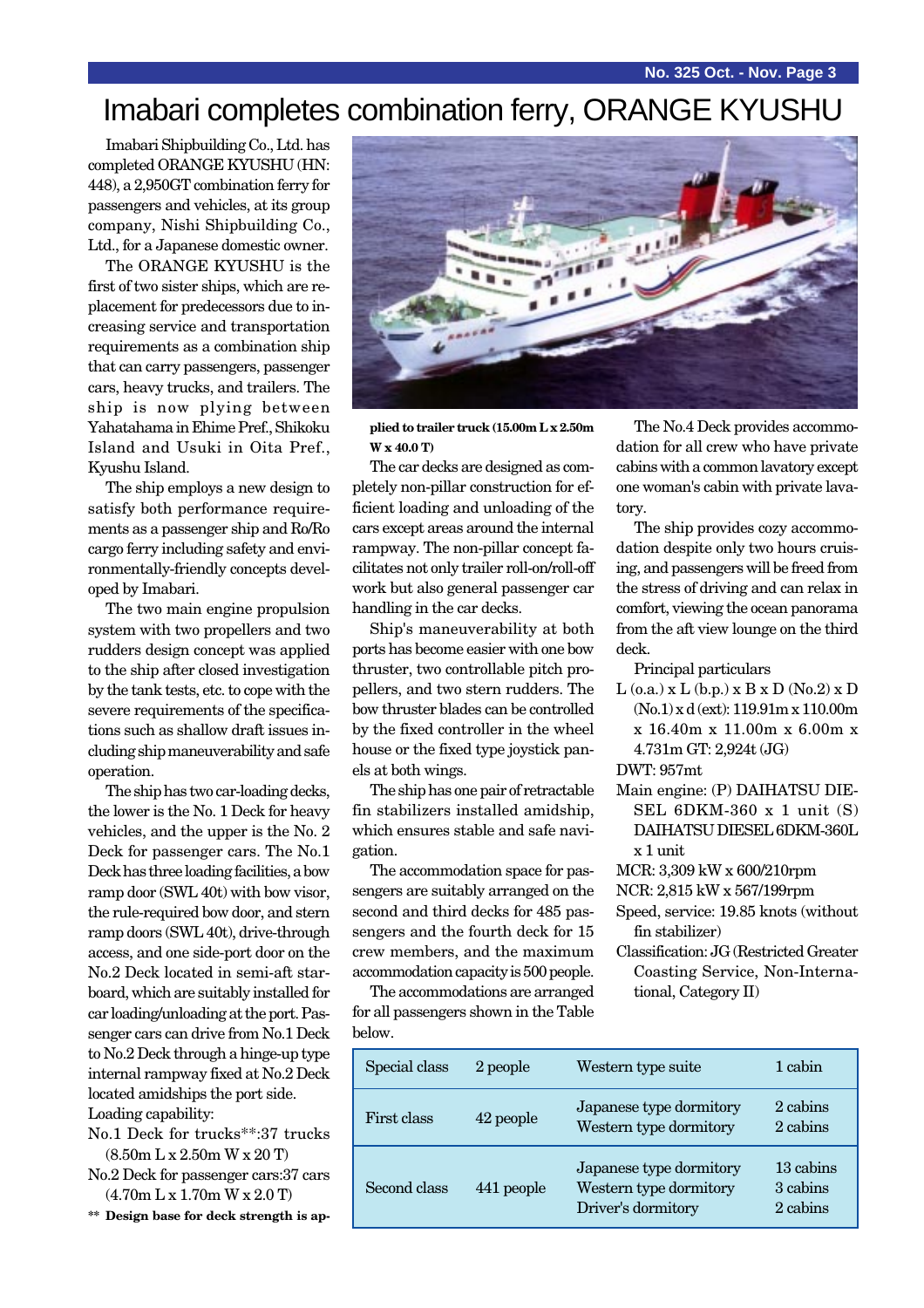### **OS-MAX 120 for coal and iron ore**

Oshima Shipbuilding develops new 120,000DWT class bulk carrier



Oshima Shipbuilding Co., Ltd. recently developed OS-MAX 120, a newly designed post-Panamax bulk carrier with a capacity of 120,000DWT. In considering the expansion of the Panama Canal, OS-MAX 120 have a maximized deadweight tonnage with a shallow draft feature and target significant fuel efficiency.

OS-MAX 120 is designed with the maximum overall length of 250m and the navigable draft of 15.25m (50ft), which allow passing through the expanded Panama Canal providing the carrier with the maximum loading capacity of 120,000mt. The new bulk carrier has seven cargo holds, and the

hull structure is strengthened to allow jumping load of iron ore, besides coal.

Development of OS-MAX 120 was carried out by emphasizing the safety to be compatible with updated regulations including the Bulk Carrier Safety Rules, fuel oil tank protection, CSR and PSPC.

Thus the new bulk carrier was designed by aiming at the maximization of deadweight, shallow draft, decreased fuel oil consumption, and improvement of the ship safety. With these features, the carrier has good adaptability to cargoes of various types and can visit various local ports worldwide via the Panama Canal.

Other features include employment of the Oshima Flipper Fin as appendage for greatly improved fuel efficiency in addition to the newly designed hull form, increased safety by compliance with new bulk carrier safety regulations, and adoption of the Seaworthy Bow for improved navigation performance in rough sea conditions.

### **Summary of OS-MAX 120**

- Ship type: 120,000DWT class bulk carrier
- $L$  (o.a.)  $x B x D x d d/d s = abt. 249.94m$ x 43.0m x 21.72m x 13.22m/15.25m
- Deadweight (at dd/ds): 100,000t/ 120,000t
- Cargo hold capacity: approx. 145,000m3
- Main engine: MAN B&W 6S60MC-C diesel x 1 unit

Ship speed: 14.5kt

Fuel oil consumption: 44.0t/day

### Kawasaki completes LPG carrier, BW BROKER



Kawasaki Shipbuilding Corporation has delivered BW BROKER (HN: 1583), a 80,126m3 LPG carrier, to Fair Wind Navigation S.A. at the Sakaide Shipyard. The carrier is the 41st of the Kawasaki LPG carriers, or the second ship of the same series.

The carrier was built with a new bow design called the Kawasaki SEA-ARROW (Sharp Entrance Angle bow as an Arrow). This minimizes wavemaking resistance during navigation to drastically increase propulsive performance, reducing fuel consumption.

Four independent cargo tanks are provided, which can contract freely from the hull construction when exposed to very low-temperature cargo. The LPG cargo tanks uses a special steel durable to very low temperature of minus 46°C, and

the heat insulator made of urethane foam is applied to the surrounding barriers.

The main engine is an energy-saving type, super long, and 2-cycle low speed diesel engine, and Kawasaki RBS-F (Rudder Bulb System with Fins) is installed to improve propulsion.

Principal particulars

 $L$  (o.a.) x  $L$  (b.p.) x  $B$  x  $D$  x d: 226.00m x 222.00m x 37.20m x 21.00m x 11.20m

DWT/GT: 53,293/45,805 Cargo tank capacity: 80,126m3

Main engine: Kawasaki-MAN B&W

7S60MC-C diesel x 1 unit MCR: 14,000kW x 94rpm Speed, service: 17kt Classification: NK

### **JSEA moves to new office**

The Japan Ship Exporters' Association (JSEA) moved to a new office building on Oct. 8, 2007.

#### **New address:**

Japan Ship Exporters' Association 5F, Toranomon No. 30 Mori Building, 3-2-2, Toranomon, Minato-ku, Tokyo 105-0001, Japan **Phone No.:** 03-5425-9671 (Domestic) +81-3-5425-9671 (International) **Fax No.:** 03-5425-9674 (Domestic) +81-3-5425-9674 (International)

**E-mail address:** postmaster@jsea.or.jp (No

change) **Website address:**

http://www.jsea.or.jp (No change)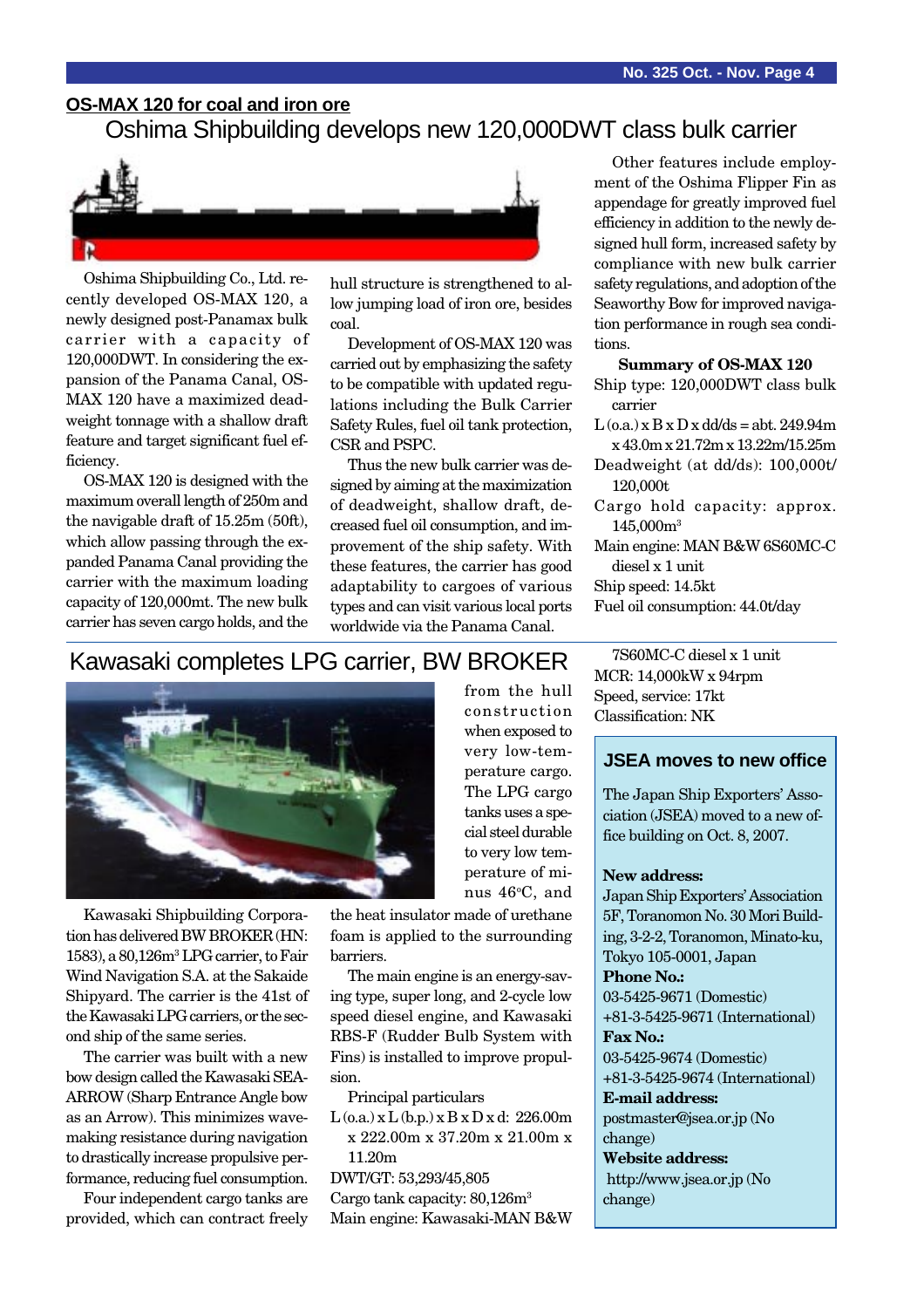### Universal completes Mediterranean Max type LNG carrier, CHEIKH EL MOKRANI

Universal Shipbuilding Corporation has completed the 75,500m3 Mediterranean Max LNG carrier, CHEIKH EL MOKRANI (HN: 055), for Mediterranean LNG Transport Corporation (MLTC) at the Tsu Shipyard. The carrier is the first of two Mediterranean Max types, the order of which was placed by MLTC, a joint venture company formed by SONATRACH, HYPROC (a SONATRACH's subsidiary), Mitsui OSK Lines, and ITOCHU Corp. in 2004. After the naming ceremony at the Tsu Shipyard, successful gas trial was conducted at the Sodegaura LNG Terminal (Chiba Pref.) of Tokyo Gas Co., Ltd.

The carrier was put in service for transport of LNG produced in Algeria to European countries (France, Italy, and Spain) located along the Mediterranean Sea coast. The carriers are designed to have the optimal

size (75,000m<sup>3</sup>) for the Mediterranean Sea area, and are called Mediterranean Max. This ship type will contribute to reduction of LNG transport costs and the increase in efficiency.

Other fea-

tures include: Every main Mediterranean LNG receiving terminal ports can accept the Mediterranean Max. Energy-saving type design with the use of SURF BULB/SSD. Employment of a large capacity bow thruster provides easy ship maneuverability within a port. LNG cargo containment facilities use the GTT Mark III membrane type, with high reliability. A highly-reliable steam turbine plant is

used as the main engine. Principal particulars L (o.a.) x L (b.p.) x B x D x d: 219.95m x 35.00m x 22.55m x 9.75m DWT: 38,164t GT: 52,855t Cargo tank capacity: 75,759m3 Main engine: Steam turbine x 1 unit Speed, service: 17.5kt Classification: BV

## NAMURA completes Bulk Carrier, RTM WAKMATHA, for Rio Tinto Shipping Limited

Namura Shipbuilding Co., Ltd. delivered RTM WAKMATHA, a 90,338 DWT bulk carrier, to Rio Tinto Shipping Limited at its Imari Shipyard & Works on Aug. 10, 2007. The RTM WAKMATHA has suitable principal dimensions for navigation of the inner route of the Great Barrier Reef, which is particularly known as an area of sensitive shallow sea. Therefore, to improve maneuvering performance, a high lift rudder is fitted and echo sounders are located at both fore and aft parts of the vessel so that the sea depth can be checked simultaneously. The Namura flow Control Fin (NCF) and N-PAI propeller are also equipped for improving propulsion performance and fuel oil saving. The vessel has a forecastle, five cargo holds, five hatches and five pairs of water ballast tanks. The midship section has double sided skin construction with large bilge hopper and topside, suitable for loading/unloading bauxite at Australian ports. The ves-



sel is equipped with a B&W 6S60MC-C (Mark 7) type main engine with an alpha lubricating system, and an air seal type stern tube aft oil sealing device is adopted to prevent oil leakage. A permanent means of access for inspection is arranged in the bilge hopper and below cross decks, and free-fall lifeboat is also fitted, all of which comply with new SOLAS regulations. The regulations of the UK registry are applied under the Alternative Compliance Scheme (ACS) that simplified the approval procedure by collaboration of the Maritime and Coast Guard Agency (MCA) and LRS.

- Principal particulars  $L$  (o.a.)  $x L$  (b.p.)  $x B$  (mld)  $x D$  (mld)  $x$ d (mld): 235.67m x 226.00m x
- 43.00m x 19.50m x 12.80m
- DWT/GT: 90,338t/53,988T
- Main engine: HITACHI-MAN B&W 6S60MC-C (Mark7) diesel x 1 unit

MCR: 13,500 kW x 105rpm Speed, service: 15.0kt Complement: 25 Classification: LRS Flag: United Kingdom Completion: Aug. 10, 2007